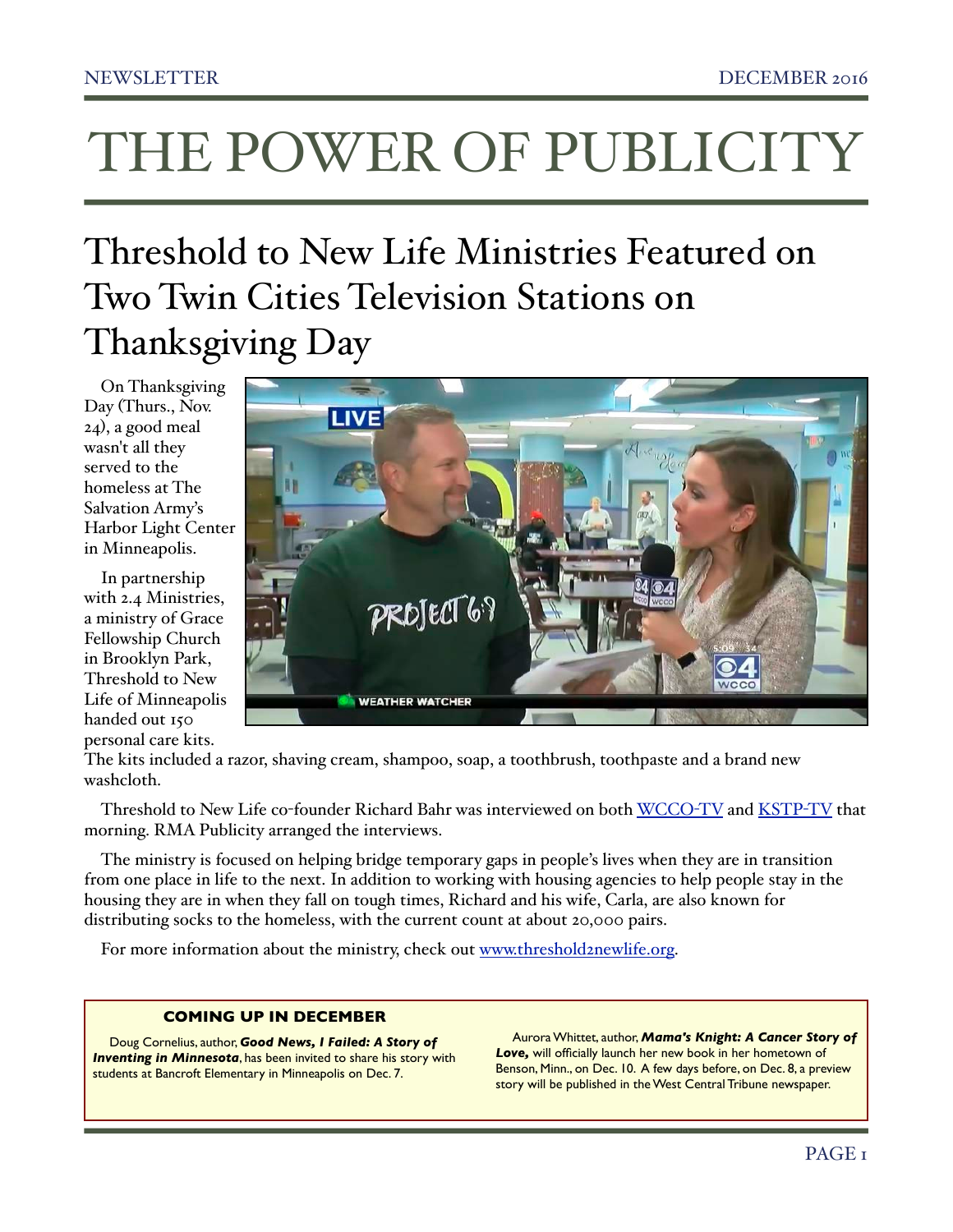### *Ful Heart Living* Author Reveals the Key to Happiness on KARE-TV Minneapolis

What is the key to happiness? Twin Cities psychologist and life coach Tom Glaser has spent his entire career exploring that question, and in his recently released book, *Ful Heart Living: Conversations with the Happiest People I Know*, Glaser reveals the answers he learned through interviews with nine of the happiest people he knows.



He shared what he learned with anchorman Pat Evans on [KARE 11's](http://www.kare11.com/entertainment/television/programs/news-at-4/local-author-reveals-secrets-of-happiest-people-he-knows/351736795)  [4 p.m. newscast](http://www.kare11.com/entertainment/television/programs/news-at-4/local-author-reveals-secrets-of-happiest-people-he-knows/351736795) on Nov. 14. The book also officially launched in November with a public launch party at Sweeney Todd's Salon in Minneapolis on Nov. 5.

Learn more about the book at [www.FullHeartLiving.com.](http://www.fullheartliving.com)



## Founder of the First Publishing Company Exclusively for Teen Authors Appears on KSTP-TV in Minneapolis

Some exciting news to share about Sigma's Bookshelf, the publishing company started up by Minnesota resident and teen author Justin M. Anderson. He appeared on [KSTP's 8 a.m.](https://youtu.be/sBTmZ3QV7kM)  [newscast](https://youtu.be/sBTmZ3QV7kM) on Nov. 19 to talk about his company..

Also in November, Anderson was interviewed by a reporter from the [MN Sun Sailor,](http://sailor.mnsun.com/2016/11/03/wayzata-high-sophomore-launches-publishing-company-exclusively-for-teens/) and Sigma's Bookshelf secured fiscal sponsorship through Springboard for the Arts, so the service will be free to teen authors. If you'd like to make a tax-deductible contribution to help teen authors get their books published, here is [the project's page on](https://www.givemn.org/fundraiser/sigmas-bookshelf582c77fe10400)  [GiveMN.org.](https://www.givemn.org/fundraiser/sigmas-bookshelf582c77fe10400)



Sigma's Bookshelf is believed to be the first publishing company exclusively for teenage authors. Check out the website: [www.SigmasBookshelf.com,](http://www.SigmasBookshelf.com) and if you know of a teenage author who has written a book, please pass the link along.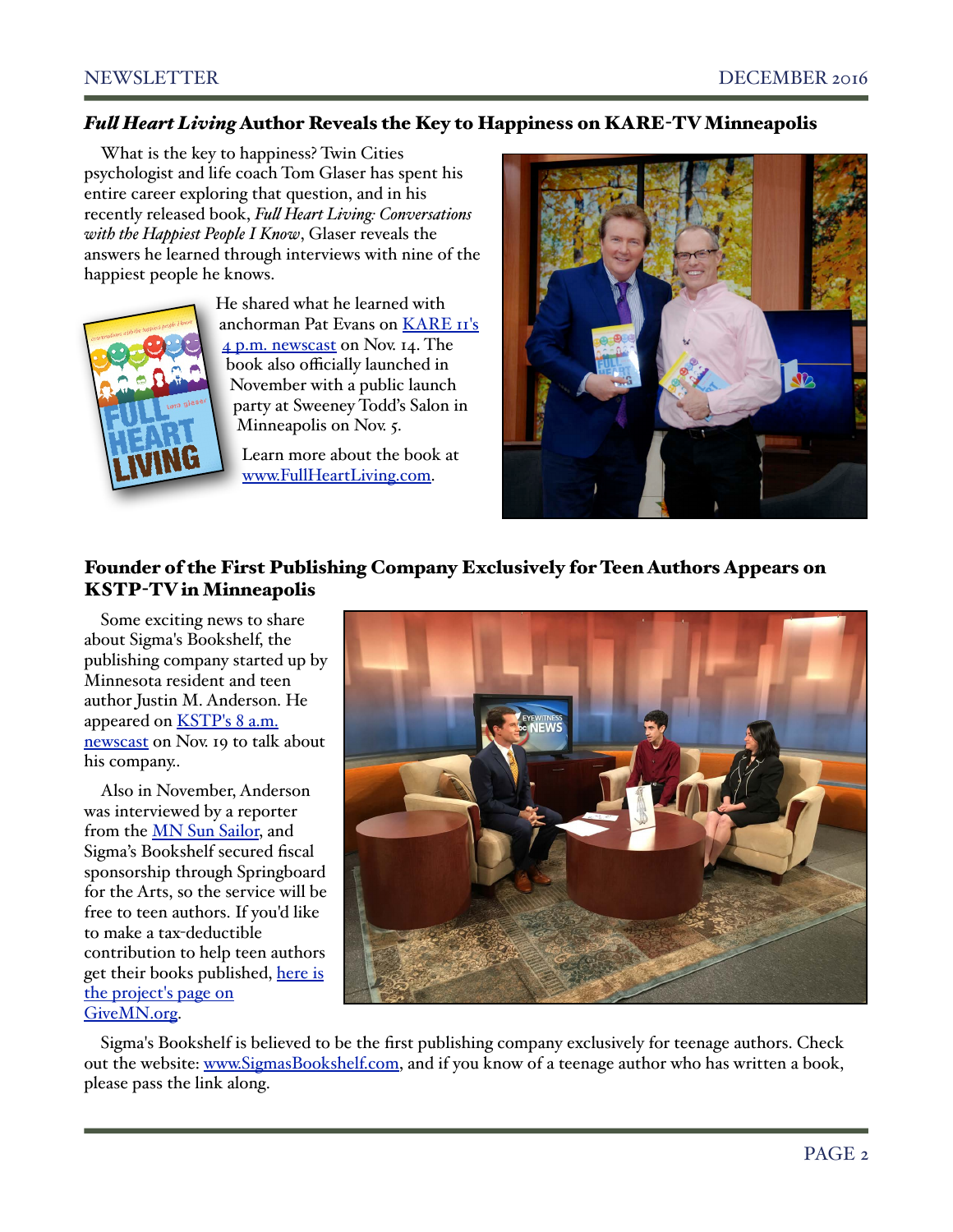#### Adventure Santa Makes His Television Debut in the Twin Cities

 A new holiday tradition officially launched in the Twin Cities on Nov. 12. "Adventure Santa's" launch party was held at the Edgecumbe Recreation Center in St. Paul. In addition to games and activities for the kids, the toy's co-founder, Sean Green, read the story of how the tradition came to life to the kids.

Adventure Santa, a doll wearing a backpack that can be filled with ideas for things families can do together to celebrate the holidays. The idea is that the kids get to pick an adventure and they then go on that adventure with Santa, Mom and Dad.





 The doll is sold in an Adventure Santa kit that also includes a storybook that tells the story behind how the tradition came to be.

 Inventors Sean and Catherine Green introduced "Adventure Santa" to the world on [KARE 11's 4 p.m. newscast](https://youtu.be/QRbRPgdYpEQ) on Nov. 9.

For more information, go to [www.AdventureSanta.com.](http://www.AdventureSanta.com)

#### Author of *Town Bal Parks of Minnesota* Appears on KARE-TV

Todd Mueller, author, *Town Bal Parks of Minnesota*, appeared on KARE 11 Saturday on Nov. 5. He was interviewed by show host and weekend sports anchor Dave Schwartz.



 Mueller shared how he came up with the idea for the book, which features photos and information about 27 different town ball parks, as well as the Minnesota cities they are located in. Pick up your copy of

the book, which makes a great gift for the baseball aficionado, at [www.TownBallParksofMN.com.](http://www.TownBallParksofMN.com)

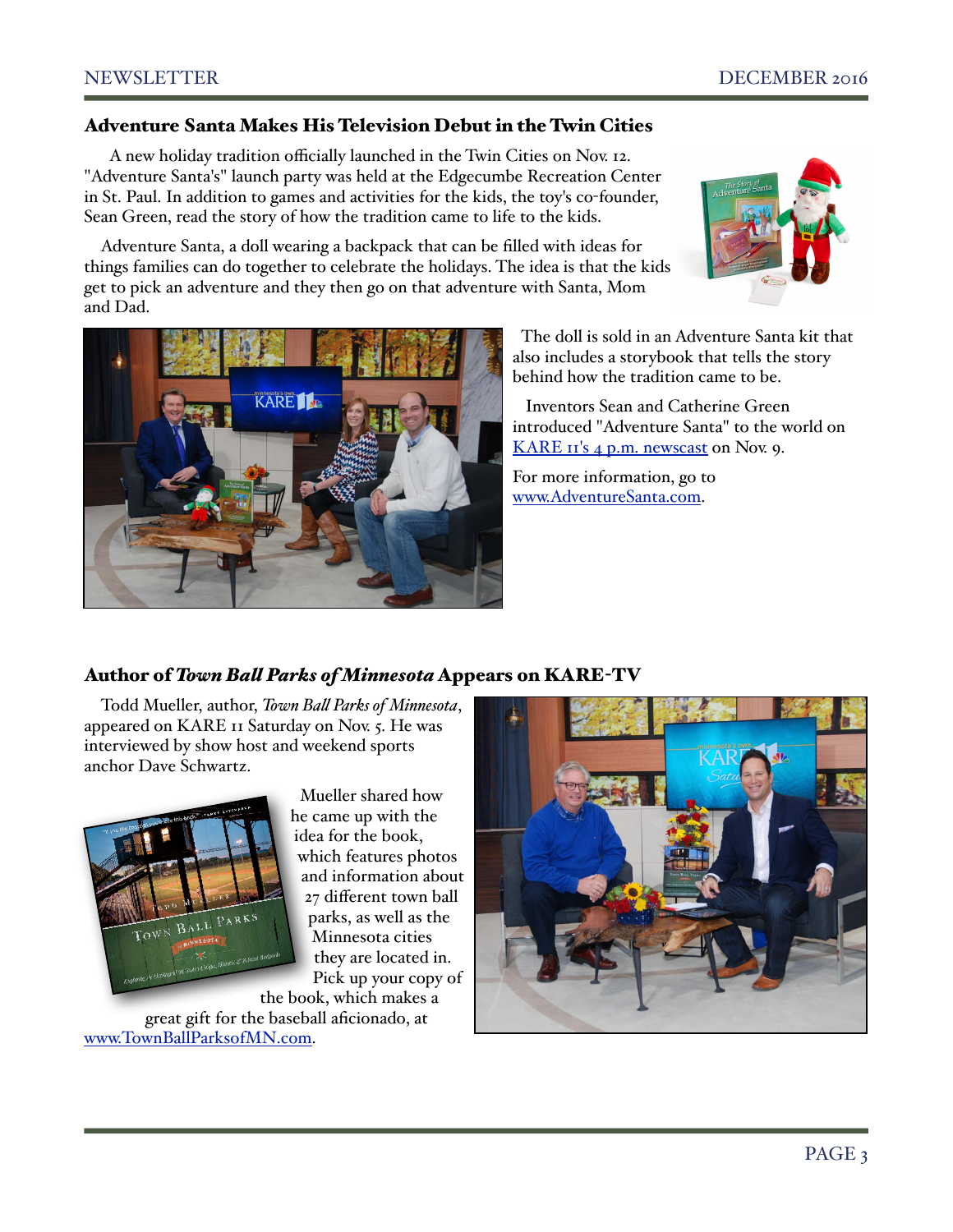#### Whittet Gets to Co-Host on KDWB-FM in Minneapolis



 Aurora Whittet, author, *Mama's Knight: A Cancer Story of Love* and the *Bloodmark* YA saga, appeared on [The Dave Ryan in the Morning Show](https://youtu.be/fo93getkHcc) on KDWB-FM in the Twin Cities the morning of Nov. 30. In addition to talking about her books, she was the "Almost co-host" that morning, and participated in "Mom Confessions," where she shared some of the funnier things she has had to deal with as a Mom.

 Also in Nov., she officially launched her book with a party held at the Dunn Brothers Coffee Shop in Minneapolis, and Midwest Book Review offered a terrific review of the book. It reads in part: "*Mama's Knight* is filled with tools and activities designed to make coping with illness easier on both parent and child, and can be personalized for each child. *Mama's Knight* is very highly recommended for family, preschool, elementary school, and community library picture book collections."



Learn more about Aurora's work at [www.AuroraWhittet.com.](http://www.AuroraWhittet.com)

#### Holiday Book Fair Held in St. Paul in November

The holiday season is an important time of year not just for retailers, but local authors as well. After all, books make great holiday gifts. But how do local authors get their work highlighted in the book stores? The short answer is they don't. It's impossible to compete with the multimillion dollar marketing and advertising budgets of the major publishers.

So a group of about a dozen authors from the Twin Cities teamed up to put on a Holiday Book Fair featuring their work. The event took place on Nov. 19 at Gloria Dei Lutheran Church in St. Paul.

Several authors who work with RMA Publicity participated in the event. They include Elliott Foster, author, *Whispering Pines - Tales fom a Northwoods Cabin* and *Retrieving Isaac & Jason, a Dog's Perspective on International Adoption*, Daniel Maurer, author, *Papa Luther: A Graphic Novel, Sobriety: A Graphic Novel* and *Faraway: A Suburban Boy's Story as a Victim of Sex Trafficking*, Caryn Sullivan, author, *Bitter or Better: Grappling with Life on the Op Ed Page* and Martha Wegner, author, *Dear David: Dealing with My Son's Addiction One Letter at a Time*.

#### Minnesota Senior Living Company Expanding into Pittsburgh



 The Waters Senior Living, which is nationally recognized for creating innovations in senior living and communities where residents and their families are inspired to thrive, is expanding into Pittsburgh, PA. In late November, RMA Publicity helped the company secure stories about the expansion in three major publications: Senior

[Housing Business,](http://www.seniorshousingbusiness.com/the-latest-news/the-waters-buys-18-acres-near-pittsburgh-to-build-38m-community) [The Pittsburgh Post](http://www.post-gazette.com/aging-edge/aging-edge-reports/2016/11/21/Senior-apartment-units-planned-in-Marshall/stories/201611210220)-Gazette and the Minneapols-[St. Paul Business Journal.](http://www.bizjournals.com/twincities/news/2016/11/28/the-waters-targets-pittsburgh-area-for-senior.html)

Learn more about The Waters at [www.TheWatersSeniorLiving.com.](http://www.TheWatersSeniorLiving.com)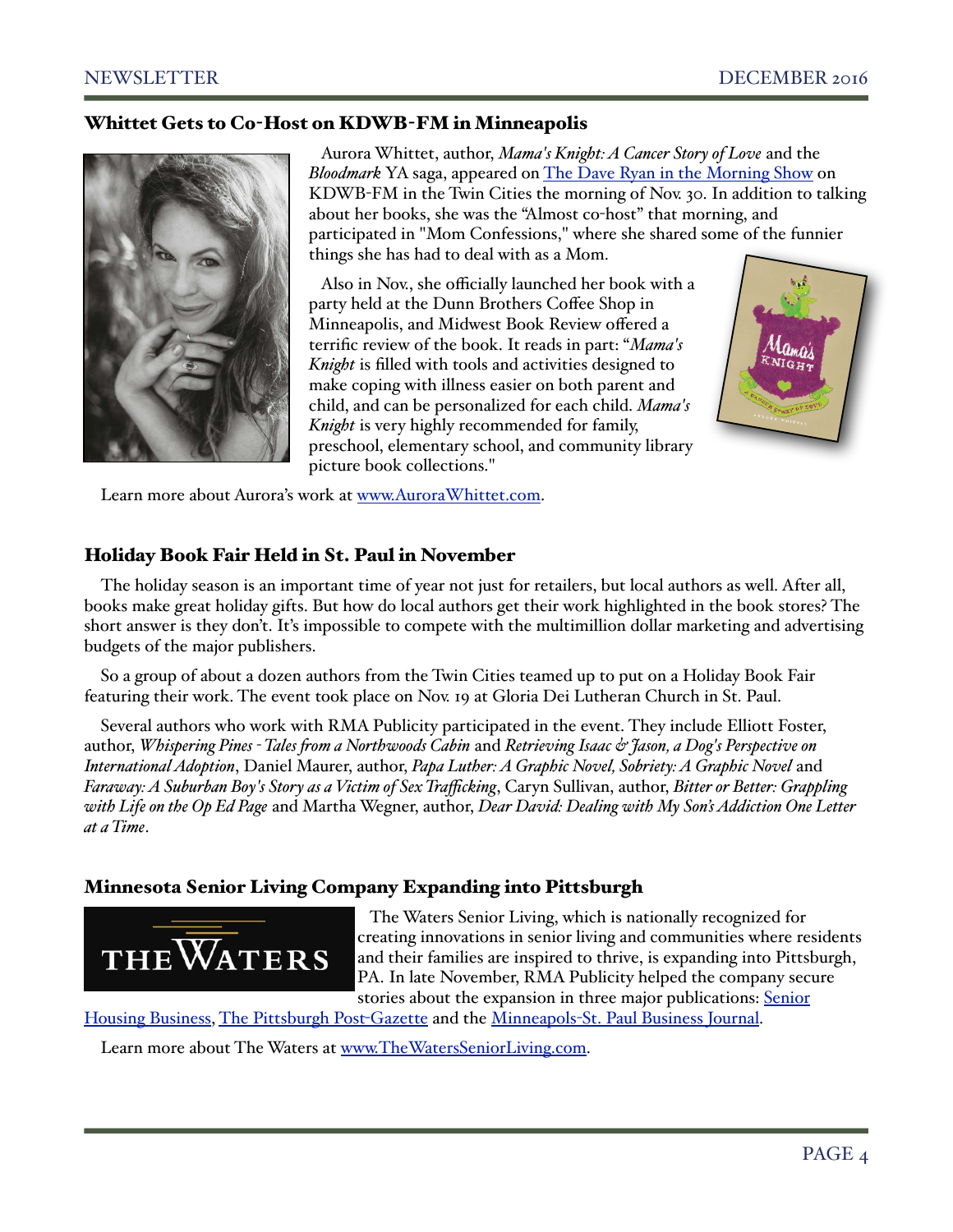#### ALSO IN NOVEMBER ...



Mystery/thriller author Craig MacIntosh spoke at the Robert Trail Library in Rosemount the evening of Nov. 22 as part of the Rosemount Area Arts Council's "Meet the Author" series.



 [The Cedar Rapids Gazette](http://www.thegazette.com/subject/life/books/authors/snorkeling-inspires-cedar-rapids-woman-to-create-book-to-benefit-ocean-conservation-efforts-20161106)  [published an article](http://www.thegazette.com/subject/life/books/authors/snorkeling-inspires-cedar-rapids-woman-to-create-book-to-benefit-ocean-conservation-efforts-20161106) about Mary Lieder Cebuhar's new book, *Listen When the Ocean Speaks*, on Nov. 6. The book was inspired by the author's concern over the damage she has seen done to the coral reefs she has snorkeled at

around the world over the years.

An article written about the Levins Publishing book, *The Keeney Place: A Life in the Heartland*, was published in The Country Today, an Eau Claire, Wisc., publication focused on rural news. RMA Publicity wrote the article, [Memoir Stresses Importance of](http://www.thecountrytoday.com/Country-Life/Country-Life-News/2016/11/07/Memoir-stresses-nbsp-importance-of-sustainable-ag.html)  [Sustainable Ag.](http://www.thecountrytoday.com/Country-Life/Country-Life-News/2016/11/07/Memoir-stresses-nbsp-importance-of-sustainable-ag.html)



#### MEDIA OPPORTUNITIES

If your book is relatable to any of the following events observed in December or January, let us know! RMA Publicity may be able to help you secure publicity in the print, broadcast and/or online media for your book.

#### **December is...**

National Impaired Driving Prevention Month National Write a Business Plan Month Safe Toys and Gifts Month Worldwide Food Service Safety Month

#### **Also Observed in December...**

Intl Day of Persons with Disabilities – Dec. 3 Cookie Exchange Week – Dec. 5 – 9 Gingerbread Decorating Day – Dec. 10

\* Source: 2016 Chase's Calendar of Events



# RMAPublicity